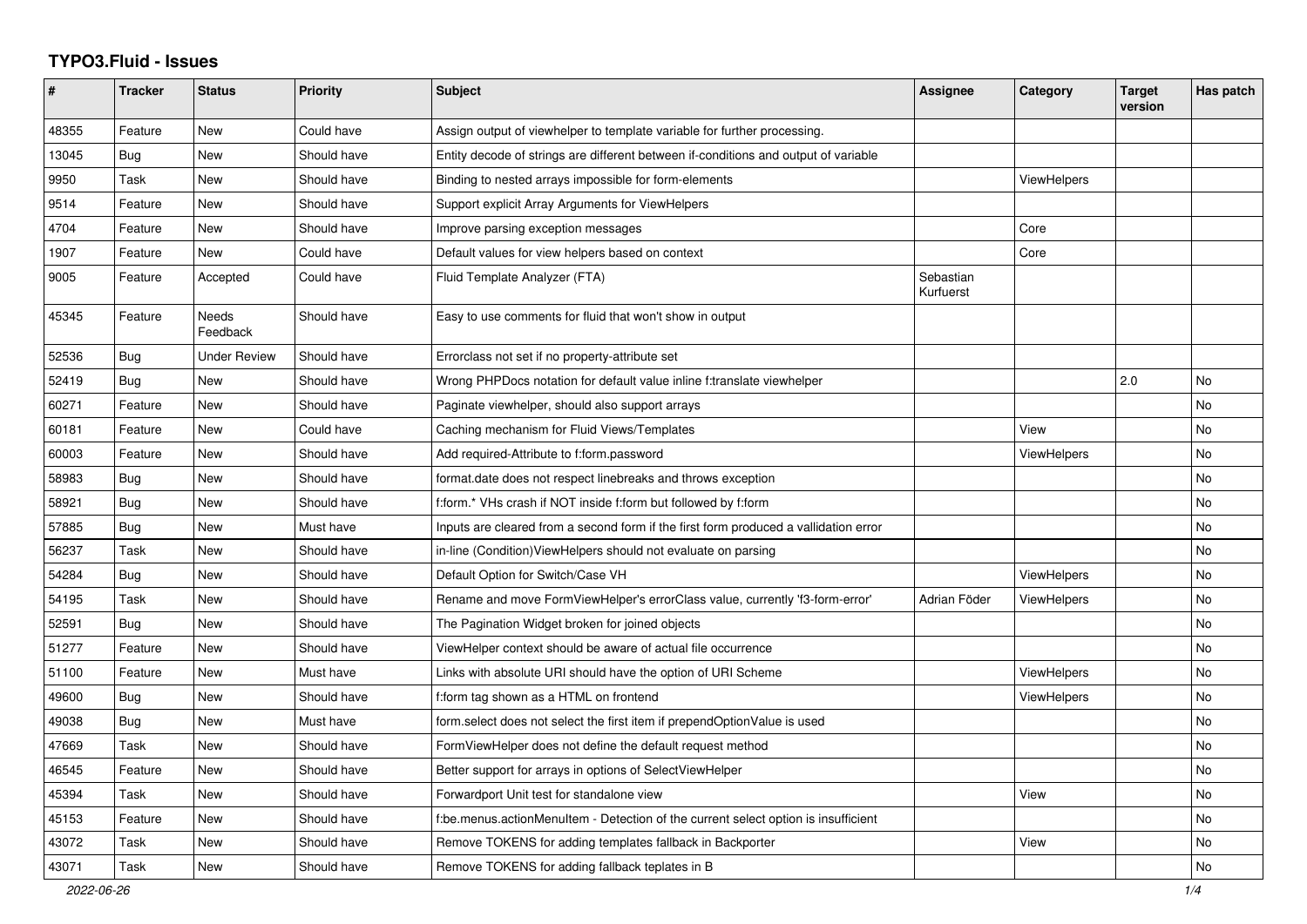| #     | <b>Tracker</b> | <b>Status</b> | <b>Priority</b>      | <b>Subject</b>                                                                                              | <b>Assignee</b>        | Category           | Target<br>version | Has patch |
|-------|----------------|---------------|----------------------|-------------------------------------------------------------------------------------------------------------|------------------------|--------------------|-------------------|-----------|
| 42743 | Task           | New           | Should have          | Remove inline style for hidden form fields                                                                  |                        |                    |                   | <b>No</b> |
| 42397 | Feature        | New           | Should have          | Missing viewhelper for general links                                                                        |                        |                    |                   | <b>No</b> |
| 40081 | Feature        | New           | Should have          | Allow assigned variables as keys in arrays                                                                  |                        |                    |                   | No        |
| 40064 | <b>Bug</b>     | <b>New</b>    | Must have            | Multiselect is not getting persisted                                                                        |                        | ViewHelpers        |                   | No        |
| 39990 | Bug            | New           | Should have          | Same form twice in one template: hidden fields for empty values are only rendered<br>once                   |                        | Core               |                   | No        |
| 39936 | Feature        | <b>New</b>    | Should have          | registerTagAttribute should handle default values                                                           |                        | ViewHelpers        |                   | No        |
| 38369 | Bug            | New           | Must have            | Resource ViewHelpers should not fall back to request package                                                |                        | View               |                   | No        |
| 38130 | Feature        | <b>New</b>    | Should have          | Checkboxes and multiple select fields should have an assignable default value                               |                        |                    |                   | <b>No</b> |
| 37619 | Bug            | New           | Should have          | Fatal Error when using variable in name attribute of Section ViewHelper                                     |                        | ViewHelpers        |                   | No        |
| 37095 | Feature        | <b>New</b>    | Should have          | It should be possible to set a different template on a Fluid TemplateView inside an<br>action               | Christopher<br>Hlubek  |                    |                   | <b>No</b> |
| 36655 | Bug            | <b>New</b>    | Should have          | <b>Pagination Links</b>                                                                                     |                        | Widgets            |                   | <b>No</b> |
| 36410 | Feature        | <b>New</b>    | Should have          | Allow templates to send arguments back to layout                                                            |                        | <b>ViewHelpers</b> |                   | <b>No</b> |
| 34309 | Task           | New           | Could have           | Unknown ViewHelpers cause exception - should be handled more graceful                                       |                        | <b>ViewHelpers</b> |                   | No        |
| 33551 | Bug            | New           | Must have            | View helper values break out of a partial scope                                                             | Sebastian<br>Kurfuerst | Core               |                   | <b>No</b> |
| 33215 | Feature        | New           | Should have          | RFC: Dynamic values in ObjectAccess paths                                                                   |                        |                    |                   | No        |
| 31955 | Feature        | <b>New</b>    | Should have          | f:uri.widget                                                                                                |                        | Widgets            |                   | <b>No</b> |
| 30555 | Feature        | New           | Could have           | Make TagBuilder more extensible                                                                             |                        | Core               |                   | <b>No</b> |
| 28554 | <b>Bug</b>     | New           | Should have          | (v4) implement feature flag to disable caching                                                              |                        |                    |                   | <b>No</b> |
| 28553 | <b>Bug</b>     | New           | Should have          | improve XHProf test setup                                                                                   |                        |                    |                   | <b>No</b> |
| 28552 | Bug            | New           | Should have          | (v5) write ViewHelper test for compiled run; adjust functional test to do two passes<br>(uncached & cached) |                        |                    |                   | <b>No</b> |
| 28550 | Bug            | <b>New</b>    | Should have          | (v4) make widgets cacheable, i.e. not implement childnodeaccess interface                                   |                        |                    |                   | No        |
| 28549 | <b>Bug</b>     | New           | Should have          | make widgets cacheable, i.e. not implement childnodeaccess interface                                        |                        |                    |                   | No        |
| 27607 | <b>Bug</b>     | <b>New</b>    | Must have            | Make Fluid comparisons work when first element is STRING, second is NULL.                                   |                        | Core               |                   | No        |
| 26664 | Task           | New           | Won't have this time | Clean up Form ViewHelpers                                                                                   |                        | ViewHelpers        |                   | No        |
| 26658 | Task           | New           | Won't have this time | Make Form ViewHelpers consistent                                                                            |                        | <b>ViewHelpers</b> |                   | <b>No</b> |
| 12863 | Bug            | New           | Should have          | Attributes of a viewhelper can't contain a '-'                                                              | Sebastian<br>Kurfuerst | Core               |                   | <b>No</b> |
| 10911 | Task           | New           | Should have          | Tx Fluid ViewHelpers Form AbstractFormViewHelper->renderHiddenIdentityField<br>should be more reliable      |                        | <b>ViewHelpers</b> |                   | <b>No</b> |
| 10472 | Feature        | <b>New</b>    | Could have           | Fluid Standalone distribution                                                                               |                        | Core               |                   | <b>No</b> |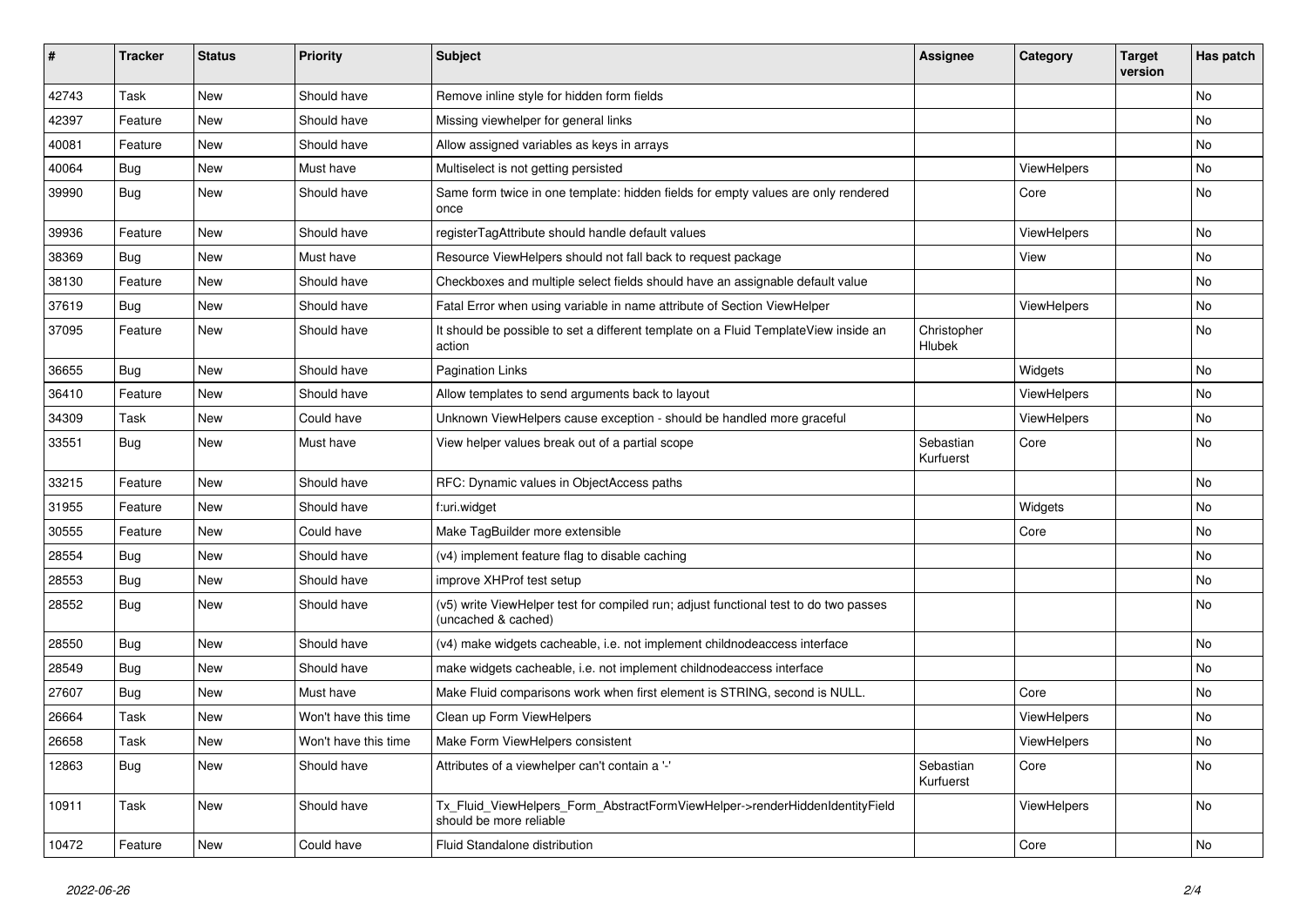| ∦     | <b>Tracker</b> | <b>Status</b>            | <b>Priority</b> | <b>Subject</b>                                                                        | <b>Assignee</b>             | Category    | <b>Target</b><br>version | Has patch |
|-------|----------------|--------------------------|-----------------|---------------------------------------------------------------------------------------|-----------------------------|-------------|--------------------------|-----------|
| 8648  | Bug            | New                      | Should have     | format.crop ViewHelper should support all features of the crop stdWrap function       |                             | ViewHelpers |                          | No        |
| 3725  | Feature        | New                      | Could have      | <b>CSS Engine</b>                                                                     | Christian Müller            | ViewHelpers |                          | No        |
| 3481  | Bug            | New                      | Should have     | Use ViewHelperVariableContainer in PostParseFacet                                     |                             | Core        |                          | No        |
| 45384 | <b>Bug</b>     | New                      | Must have       | Persisted entity object in widget-configuration cannot be deserialized (after reload) |                             | Widgets     | 2.0.1                    | No        |
| 62346 | Feature        | New                      | Could have      | f:comment should have high precende                                                   |                             | Core        | 3.x                      | No        |
| 28551 | Bug            | Accepted                 | Should have     | (v4) backport VHTest                                                                  | Sebastian<br>Kurfuerst      |             |                          | No.       |
| 5933  | Feature        | Accepted                 | Should have     | Optional section rendering                                                            | Sebastian<br>Kurfuerst      | ViewHelpers |                          | No        |
| 36662 | Bug            | Needs<br>Feedback        | Should have     | Checked state isn't always correct when property is collection                        | Kevin Ulrich<br>Moschallski | ViewHelpers | 1.1.1                    | No        |
| 46091 | Task           | <b>Needs</b><br>Feedback | Should have     | Show source file name and position on exceptions during parsing                       |                             |             |                          | No        |
| 33628 | <b>Bug</b>     | Needs<br>Feedback        | Must have       | Multicheckboxes (multiselect) for Collections don't work                              | Christian Müller            | ViewHelpers |                          | No        |
| 33394 | Feature        | Needs<br>Feedback        | Should have     | Logical expression parser for BooleanNode                                             | <b>Tobias Liebig</b>        | Core        |                          | No        |
| 8989  | Feature        | Needs<br>Feedback        | Could have      | Search path for fluid template files                                                  |                             | View        |                          | No        |
| 8491  | Task           | <b>Needs</b><br>Feedback | Should have     | link.action and uri.action differ in absolute argument                                | Karsten<br>Dambekalns       | ViewHelpers |                          | <b>No</b> |
| 3291  | Feature        | Needs<br>Feedback        | Should have     | Cacheable viewhelpers                                                                 |                             |             |                          | No        |
| 46289 | Bug            | Needs<br>Feedback        | Should have     | Enable Escaping Interceptor in XML request format                                     |                             | View        | 2.0.1                    | No        |
| 40998 | <b>Bug</b>     | <b>Under Review</b>      | Should have     | Missing parent request namespaces in form field name prefix                           | Sebastian<br>Kurfuerst      | ViewHelpers | 1.1.1                    | No        |
| 65424 | Bug            | <b>Under Review</b>      | Should have     | SelectViewHelper must respect option(Value Label)Field for arrays                     |                             | ViewHelpers |                          | No        |
| 59057 | Bug            | <b>Under Review</b>      | Must have       | Hidden empty value fields shoud be disabled when related field is disabled            | Bastian<br>Waidelich        | ViewHelpers |                          | No        |
| 55008 | <b>Bug</b>     | <b>Under Review</b>      | Should have     | Interceptors should be used in Partials                                               | Christian Müller            |             |                          | No        |
| 53806 | <b>Bug</b>     | <b>Under Review</b>      | Should have     | Paginate widget maximumNumberOfLinks rendering wrong number of links                  | Bastian<br>Waidelich        | Widgets     |                          | No        |
| 52640 | Feature        | <b>Under Review</b>      | Should have     | Create an UnlessViewHelper as opposite to the IfViewHelper                            | Marc Neuhaus                |             |                          | No        |
| 50888 | <b>Bug</b>     | <b>Under Review</b>      | Should have     | WSOD by changing name of section and if Fluid caches are generated                    |                             |             |                          | No        |
| 49756 | Feature        | <b>Under Review</b>      | Should have     | Select values by array key in checkbox viewhelper                                     |                             |             |                          | No        |
| 47006 | <b>Bug</b>     | <b>Under Review</b>      | Should have     | widget identifier are not unique                                                      |                             |             |                          | No        |